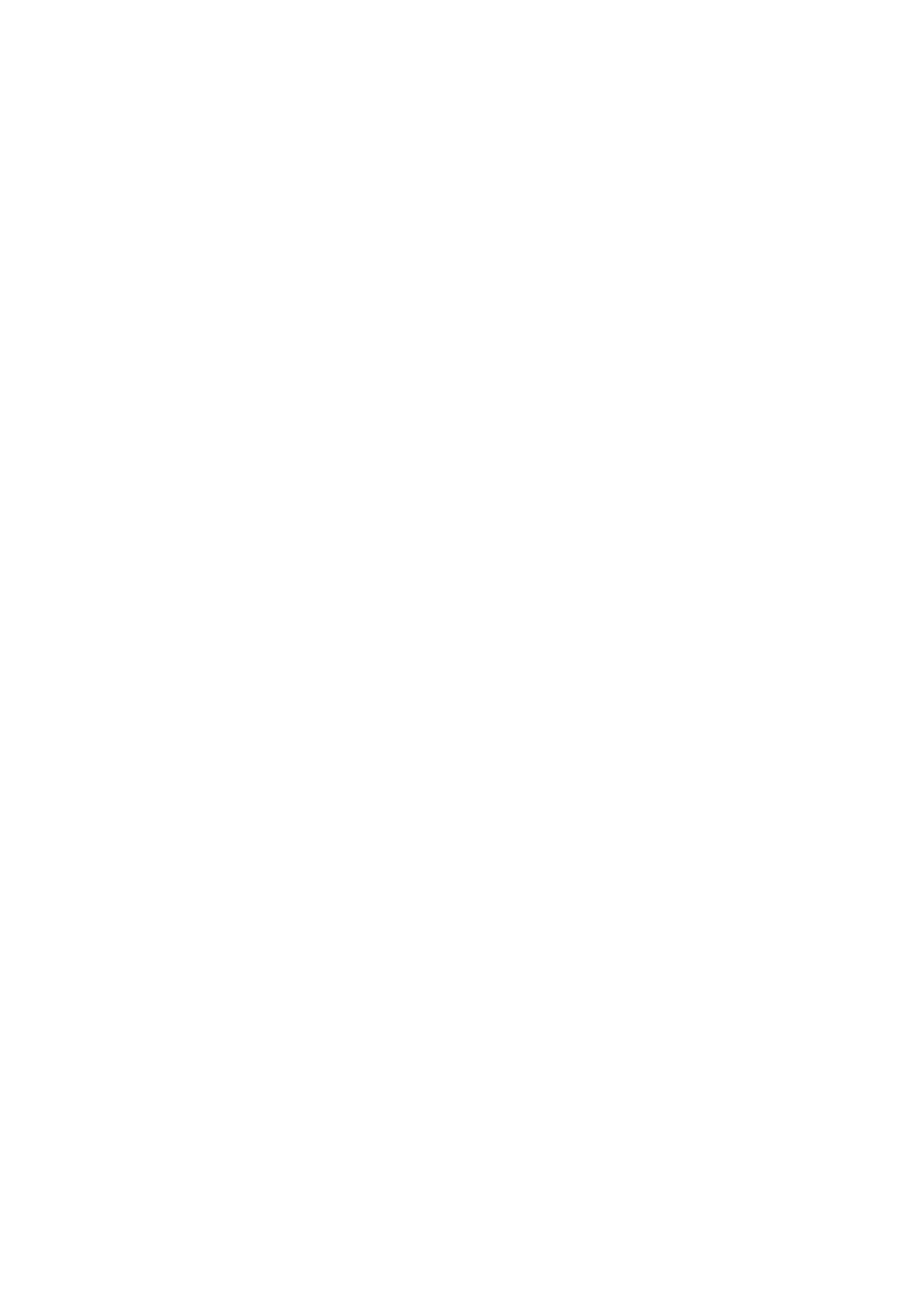**ANNEX**

Date Reference 22 December 2020 TSG 2020-2577

**Decision** 1(7) Annex, page 1

Circular Letter No.4245/Add.6

To whom it may concern

# **Swedish measures due to the impact of Covid-19**

*This information notice has been reissued in a revised version on 22nd of December 2020 to incorporate recent developments regarding the COVID-19 pandemic. It replaces the information notice dated 1st September 2020.* 

The Swedish Transport Agency has adopted the following measures in order to mitigate disruption to the maritime sector caused by the worldwide coronavirus pandemic (COVID-19 outbreak) and to protect the health and well-being of employees in the sector.

The Swedish Transport Agency considers the COVID-19 outbreak to be a force majeure situation and has implemented the following measures with immediate effect from 1 April 2020.

This information can be found and downloaded from the Swedish Transport Agency's website: https://transportstyrelsen.se/en/About-us/coronaviruscovid-19/

# **1. Survey and Statutory Certification of Swedish Ships**

Ship owners and managing companies must do their utmost to ensure compliance with all requirements regarding statutory surveys and audits (including internal audits), servicing of equipment, drills, etc. In cases where this is impossible due to the worldwide impact of the effects of the COVID-19 outbreak, the following measures/actions will be applied with regard to all Swedish flagged ships, including vessels of less than 500 GT.

# 1.1 Duration of statutory certificates

The Swedish government has decided that all ships' statutory certificates that expire on or after the  $1<sup>st</sup>$  of April 2020 and before  $31<sup>st</sup>$  of May 2021 will remain valid for an additional 15 months from the original date of expiry of the certificate, but not longer than until the 30th of September 2021, *without*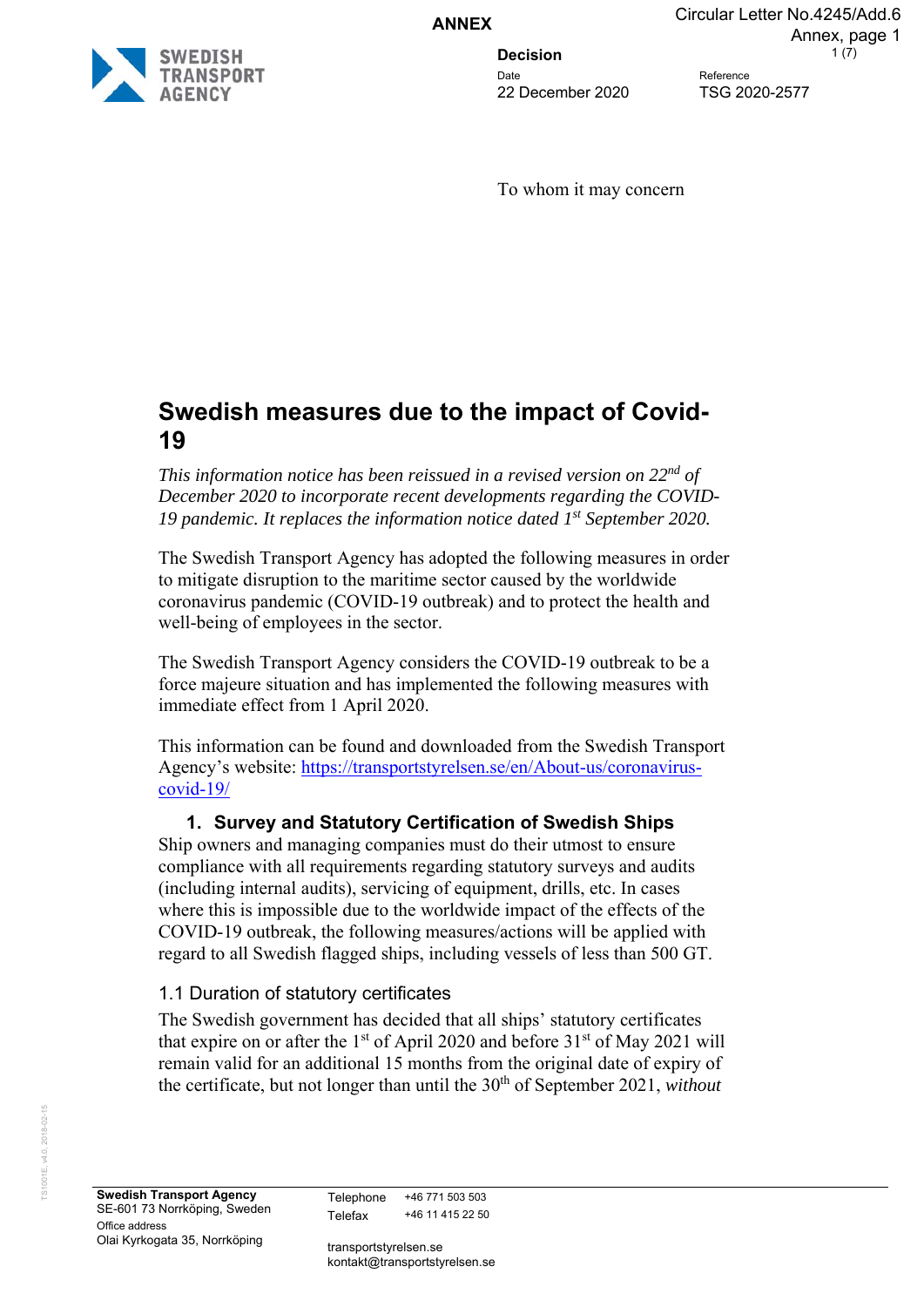

a specific decision or approval from the Swedish Transport Agency or the RO.

The certificate, which has a date of validity, which has passed, remains valid along with this notice. There is no need to approach the Swedish Transport Agency to take advantage of this extension, but ships are encouraged to retain a copy of this notice on board for the guidance of officials should it be required.

Note that the automatic extension of certificates does not include extensions related to ISM or ISPS, further information is found below under *1.2 Interval of surveys and audits and under 7, Port facility security*.

In case the above-mentioned provision allowing for an extension of the validity of a certificate is applied, the shipowner shall upon request notify the Swedish Transport Agency and, where applicable the RO, hereof. Such notification may for example be required to include evidence that the shipowner has a plan that covers how and when the ship will be scheduled to be subject to the renewal survey and audits, and how the ship is to return to the regular cycle of surveys and/or audits. A Port State Control Authority may also request this type of information, in accordance to temporary guidelines for port state control (for example, Paris MoU PS Circular 97, 17 December 2020, *Temporary Guidance Related to Covid-19 for Port State Control Authorities (Rev.5)<sup>1</sup>*). Therefore, it is advisable that such information is documented and kept along with the certificates that have been extended.

Surveys and audits that are to be performed by the Swedish Transport Agency, regarding certificates whose validity has been extended due to covid-19, must be booked at least one month in advance.

ROs must make sure that necessary surveys and certifications can be carried out as soon as possible within the extended time of validity for all ships making use of the extensions. In all cases, the RO must maintain a record of ships receiving extensions to surveys or certificates and ensure that the Swedish Transport Agency is kept informed about the ongoing status.

## 1.2 Interval of surveys and audits

1

Shipowners and managing companies must make efforts to make arrangements for the survey/audit/inspection of their vessels at the earliest opportunity within the window provided by the regulations and, where the operation of the vessel permits, in an area with no or limited instances of infection by coronavirus.

<sup>1</sup> https://www.parismou.org/paris-mou-covid-19-publications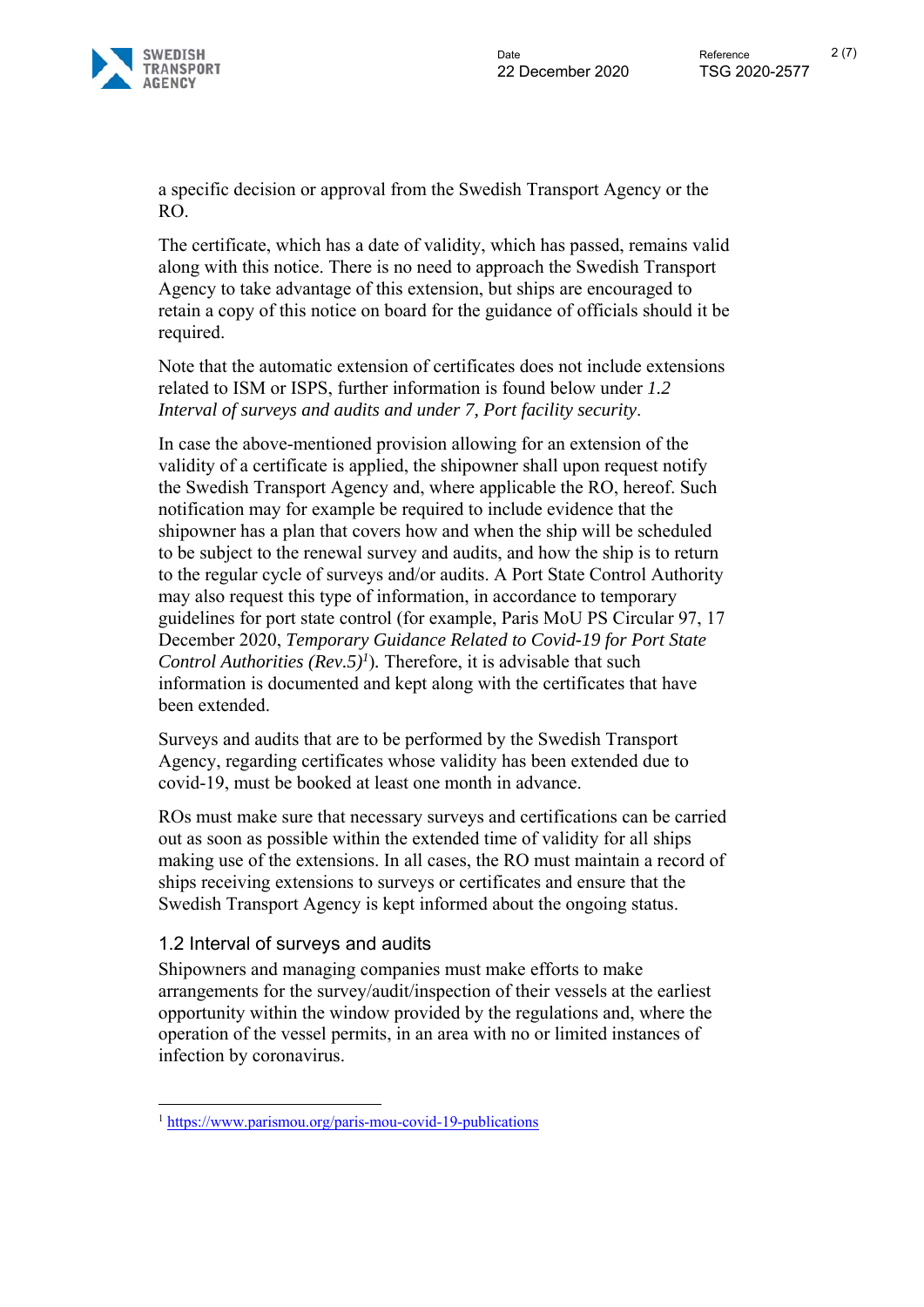In the event that it is not possible for a shipowner to comply with the requirements concerning interval surveys and audits, including annual/periodical/intermediate/bottom- surveys, these may be postponed for a maximum of 15 months, but not longer than until the  $30<sup>th</sup>$  of September 2021. This applies to surveys that should otherwise have been carried out before 31<sup>st</sup> of May 2021.

This extension also applies to servicing of equipment and issuance of certificates by service providers performing surveys, verifications and inspections on behalf of the Swedish Transport Agency, including, but not limited to, service providers certifying life-saving equipment, fire-fighting equipment, etc.

Surveys and audits, that should have been carried out by the Swedish Transport Agency but have been postponed due to covid-19, must be booked at least one moth in advance.

# a. ISM and ISPS

Annual ISM internal audits may be postponed for 3 months, as described in paragraph 12.1 of the ISM Code in cases where audits cannot be carried out due to travel restrictions imposed by COVID-19. Similarly, annual internal audits under the ISPS Code may also be postponed for 3 months. In such case the shipowner shall notify the RO or, where applicable the Swedish Transport Agency, hereof.

According to Regulation (EU) 2020/698 ship security drills referred to in Section B.13.6 of the ISPS Code need only be conducted twice in 2020 with a maximum interval of six months. Ship security exercises referred to in Section B.13.7 of the ISPS Code that should be conducted before 1 September 2020 may be postponed by up to six months.

## b. General information

The IMO Conventions allows an extension of statutory certificates by 3 months, however, the Swedish Government has, due to the exceptional situation in relation to COVID-19, chosen to allow an extension longer than these 3 months to cause the least possible disruption.

The IMO has published guidelines on surveys and renewal of certificates during the covid-19 pandemic, through "Circular Letter No.4204/Add.19/Rev.2 22 July 2020, Coronavirus (COVID-19) – Guidance for flag States regarding surveys and renewals of certificates during the COVID-19 pandemic.

The Swedish Transport Agency's contact details with regard to this matter: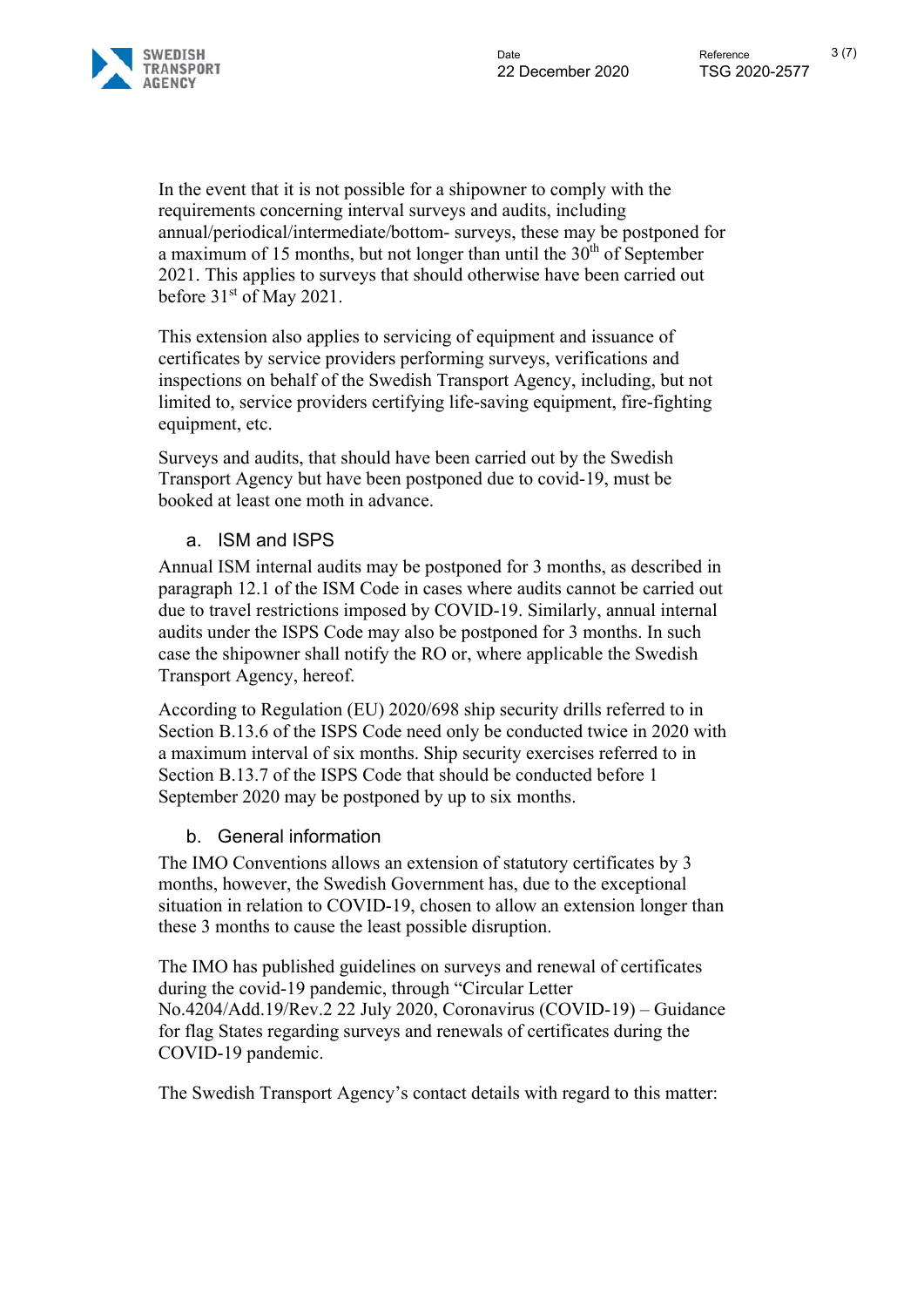

sjofartstillsyn@transportstyrelsen.se

# **2. Extension of the validity of seafarer documents beyond their expiry date**

The Swedish government has adopted regulation (SFS 2020:154) that stipulates that a medical certificate for seafarers, a Certificate of Competency (CoC) and/or a Certificate of Proficiency (CoP) that expires on or after the 1st of April 2020 and before 31<sup>st</sup> of May 2021 will remain valid for 15 months from the date of expiry of the certificate, but not longer than until the  $30<sup>th</sup>$  of September 2021, without a specific approval from the Swedish Transport Agency.

The certificates are not required to be replaced by new certificates on which the extended date of expiry is stated.

# **3. Swedish endorsement of foreign certificates**

The Swedish government has adopted regulation (SFS 2020:154) that stipulates that if another country than Sweden has issued the seafarer's national CoC or CoP and that country issues an extension of the validity, (a general extension is acceptable), the validity of the Swedish endorsements, based on the national CoC or CoP, will automatically be considered extended for the same period but in no case longer than 15 months from the original expiry date.

The individual seafarer will not be required to submit an application or replace his/her endorsement with a new document on which the extended date of expiry is stated.

## **4. Information regarding permission for a seafarer to serve in a capacity for which he/she does not hold the appropriate certificate**

In compliance with Article VIII of the STCW Convention and Chapter 4, Section 22 of the Swedish Ship Safety Ordinance (2003:438), the Swedish Transport Agency may issue a dispensation permitting a specified seafarer to serve in a capacity for which he/she does not hold the appropriate certificate. Any dispensation granted for a post shall be granted only to a person properly certificated to fill the post immediately below. Where certification of the post below is not required, a dispensation may be issued to a person whose qualifications and experience are of clear equivalence to the requirements for the post to be filled. If a person holds no appropriate certificate, he or she can be granted a dispensation for a capacity requiring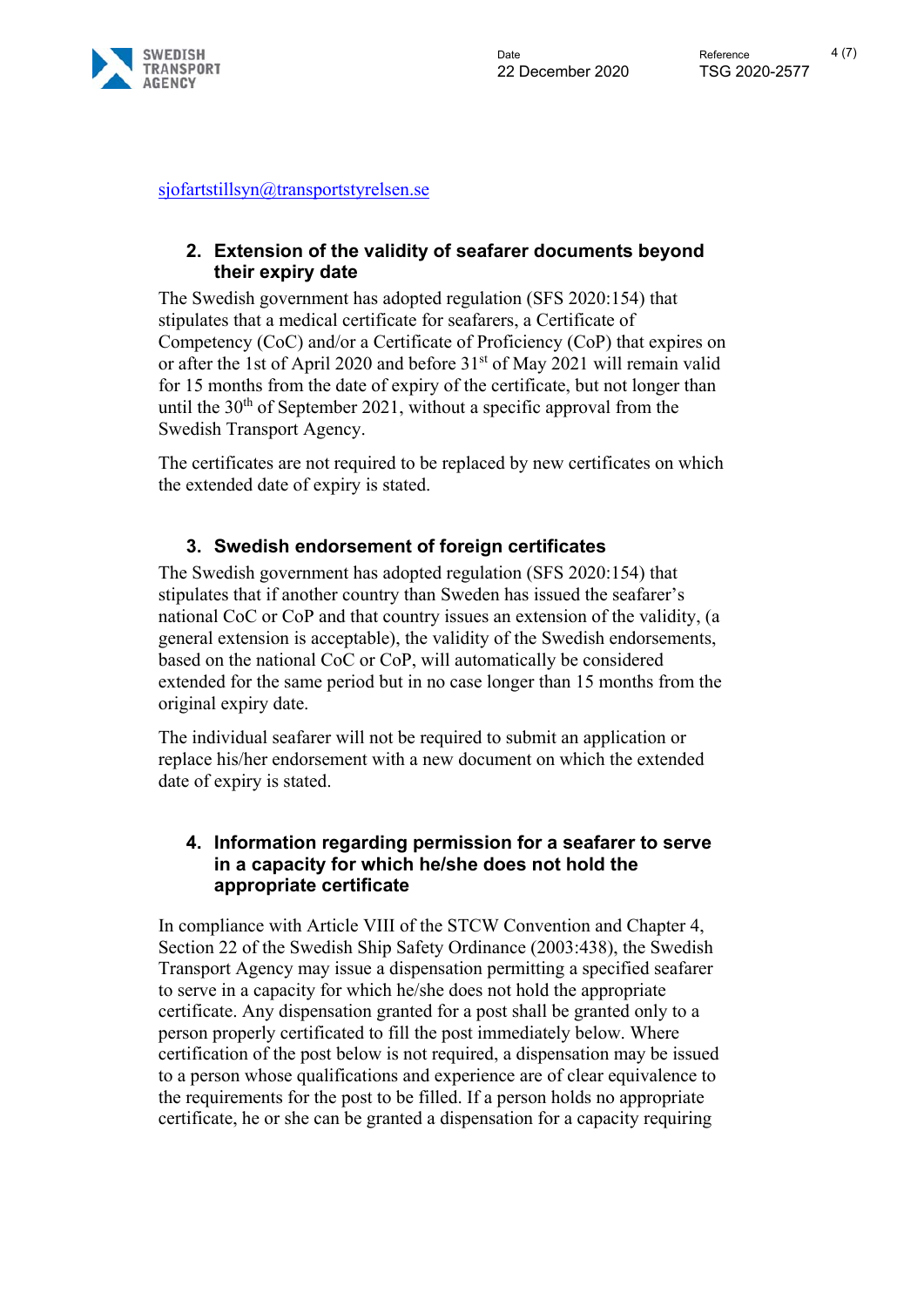

the lowest certificate of competency, if it is evident that he/she on account of his/her training and experience is able to perform the duties concerned.

Before issuing a dispensation the Swedish Transport Agency shall request the opinion of the relevant national maritime labour union. A shipping company can apply to the Swedish Transport Agency for a temporary dispensation regarding their employed seafarers that are unable to obtain or renew a CoC or CoP. Applications are reviewed on a case-to-case basis. In near-coastal or greater trade, a dispensation can never be valid for a longer period than 6 months.

An application for dispensation shall be made to the Swedish Transport Agency on the following e-mail address: sjofart.behorighet@transportstyrelsen.se

## **5. Information in case of difficulties to maintain safe manning in circumstances of exceptional urgency/force majeure**

According to Swedish law (SFS 2003:364), the Master has authority to decide that the ship shall undertake a voyage even if the crew does not comply with the requirements in the table found in the safe manning document, under the following conditions:

1. the reason that the requirements have not been complied with, is a sudden case of illness in the crew, or some other unforeseen event;

2. the deficiency cannot be rectified before the ship's planned departure; and

3. the ship's existing crew is composed in such a way that the ship's safe navigation and all other aspects of maritime safety are satisfactorily met.

The decision must not entail the ship to undertake a voyage in any other trade area than stated in the safe manning document; nor must the decision entail deviations from the safe manning document as regards the master's qualifications.

The decision may be valid for a maximum of one week or, if the voyage to the closest port of destination takes longer, the time needed to sail there.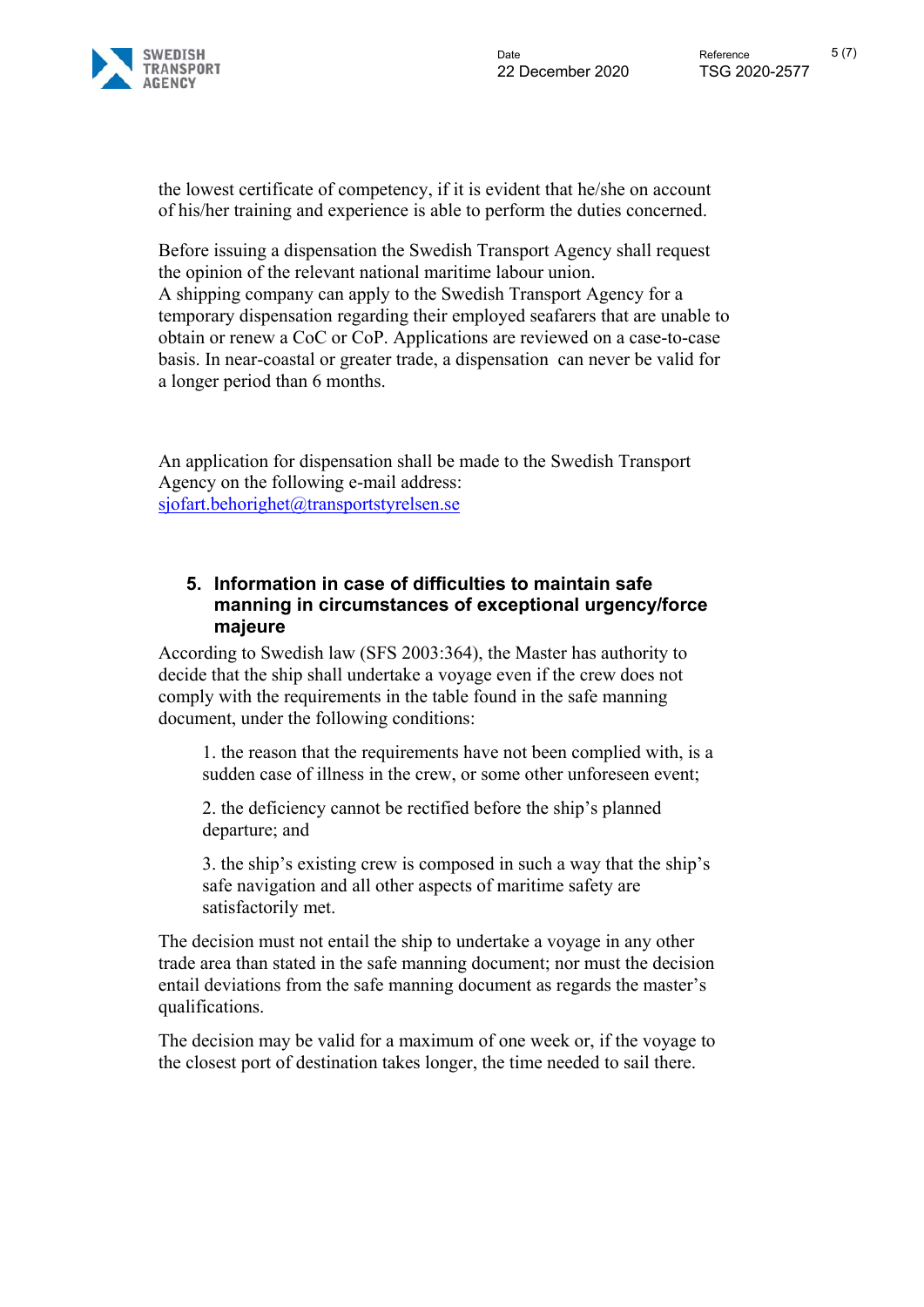

Before the Master makes such a decision, he/she shall consult with the safety committee onboard or, if the committee is not available, with the safety representative.

Such a decision made by the Master must be recorded in the ship's log and notified to the administration. It should be noted that such a decision, does not require any written approval by the Swedish Transport Agency in order to be valid.

# **6. PSC**

PSC inspections are carried out based on judgement whether the conduct of the inspection would create a risk to the safety of the inspectors, the ship, its crew or the port and taking into consideration the relevant instructions from the Health Authorities; in cases of suspected or reported COVID-19 infection, a PSC inspection may be cancelled by the Swedish Transport Agency, in accordance with Art 8.2.a of Directive 2009/16.

The arrangements set out in this notice are intended to provide a pragmatic framework to permit the continued operation of Swedish registered vessels during the current period of disruption caused by the COVID-19 outbreak. The allowances set out in the notice, specifically in the extension of survey periods, are not expressly permitted under the relevant conventions.

Some Port State Control Authorities have already issued guidance on the acceptability of delaying periods for surveys, inspections and audits, etc. in a pragmatic and harmonised manner, however, operators taking advantage of this notice should be aware that non-compliance with fundamental aspects of the relevant conventions may lead to control action being imposed by an attending Port State Control Officer

# **7. Port facility security**

Regulation (EU) 2020/698 lay down specific and temporary measures applicable to the renewal and extension of provisions in Regulation (EC) No 725/2004 and Directive 2005/65/EC.

Port security assessments and port security plans that according to Article 3(6) of Regulation (EC) No 725/2004 and article 10 of Directive 2005/65/EC would expire between 1 March 2020 and 31 August 2020 shall be deemed to be extended until 30 November 2020.

Drills that cannot be conducted in accordance with the time intervals specified in Section 13.6 of Annex III, Part B to Regulation (EC) No 725/2004 in 2020, should be conducted at least twice during that year with a maximum interval of six months.